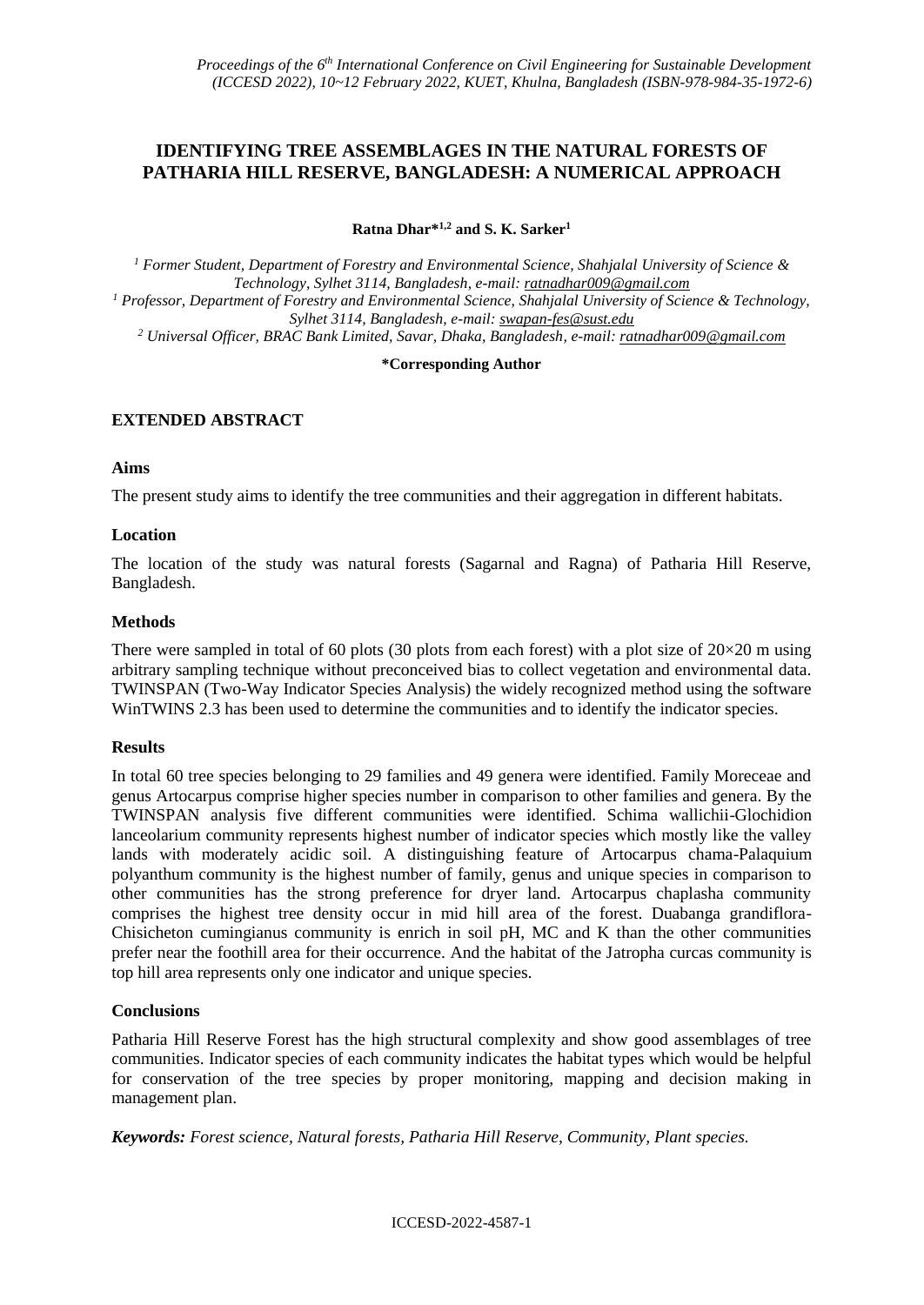# **1. INTRODUCTION**

Community ecology is concerned with explaining the concepts of plant communities, their successions in space and time, vegetation and ecosystem classification, patterns of distribution, abundance and interaction of species. Such patterns occur at different spatial scales and can vary with the scale of observation, time, environmental variables, land use patterns and others (Levin, 1992; Rosenzweig, 1995; Maurer, 1999; Chase and Leibold, 2002). In north-eastern part of Bangladesh, the composition of forest plants is lower in forests growing on former agricultural fields (recent forests) than in older (ancient) forests, but little is known about the influence of land-use history on the degree of compositional differentiation among sites (Vellend *et. al.,* 2007). Plant ecologists have long sought to predict species occurrence from environmental characteristics, both soil and climate (Warming, 1909; Braun-Blanquet, 1932). Research on natural vegetation on floristic composition of the plant communities in Bangladesh has been largely focused for an important approach to generate and test hypothesis with respect to vegetation and environment (Hill, 1979; Podani, 2000; ter Braak and Smilauer, 2002).

North-eastern forests of Bangladesh cover an area of 40000 ha (FD, 1996). Only a small part of the area (118.46 ha) comprises of fresh water swamp forest (Choudhury, 2003) and the rest are hill forests having a mixture of tropical evergreen and deciduous vegetations. Three reserve forest namely Patharia Hill Reserves (13725 ha), Tarap Hill Reserves (1095 ha) and Raghunandan Hill Reserves (4046.86 ha) represent the latitudinal gradient of the north-eastern hill system. Among these Patharia Hill Reserve is one of the most biologically diverse and ecologically least explored reserves (Muzaffer *et al*., 2007) and comprised of a number of natural fragments. An extensive bibliographic search showed that the study on floristic composition, community classification and interactions between vegetation and environmental variables has been poorly studied in descriptive way or many cases absent in the forests of Bangladesh. Specifically, in the natural fragments of the Patharia Hill Reserve no studies have examined the associations of vegetation patterns and the variation in plant community structure and composition. So, the current study aims to identify the tree communities by the numerical approach as this system maintains a systematic way of classification and leads to a quickest as well as easiest identification of species composition and habitat types of the communities of Patharia Hill Reserve. The main objective of this study is to identify the tree communities and their aggregation in different habitats. In detail, to classify tree species into groups based on their abundance value, to find out the indicator species of the communities, to explore the distribution of the tree communities in different topographical zones.

# **2. METHODOLOGY**

## **2.1 Study Site**

The study area was Sagarnal and Ragna forests which are situated in the Patharia Hill Reserve, Bangladesh. It stretches between 24<sup>0</sup>55**'**238**''** -24<sup>0</sup>32**'**580**''**N latitudes and 91<sup>0</sup>50**'**028**''** -92<sup>0</sup>11**'**762**''**E longitudes. It is located at Moulovibazar Range -1 under the Sylhet Forest Division, Bangladesh. Juri Natural Forest covers an area of 6870.58 ha and it is divided into four forest beats namely Lathitila (2279.91 ha), Putichara (1368.01 ha), Sagornal (1724.69 ha) and Ragna (1497.97 ha). The present study sites comprise of the two natural vegetation patches of Ragna beat and Sagarnal beat. The topography of the area varies from medium to steep slopes and water streams which locally called as Chara. Several channels with many tributaries spread over the forest (IUCN, 2004). The forest content several hills of different elevations with undulating valleys. The climate is in general warm and humid but the weather is cool and pleasant during winter. The temperature varies on an average from nearly 27°C in February to nearly 36°C in June. The humidity is high in the forest throughout the year, with monthly average humidity varying from 74% in March to 89% in July. There is heavy dew during winter when rainfall is low (Rosario, 1997). The water condensation is thus distributed throughout the year in different forms and greatly influences plants and wildlife. The area covered under the forest is one of the wettest in the country and so the rainfall is quite high with an annual average of 4,000 mm approximately, with maximum rainfall falling during June to September for South-West monsoon (IUCN, 2004).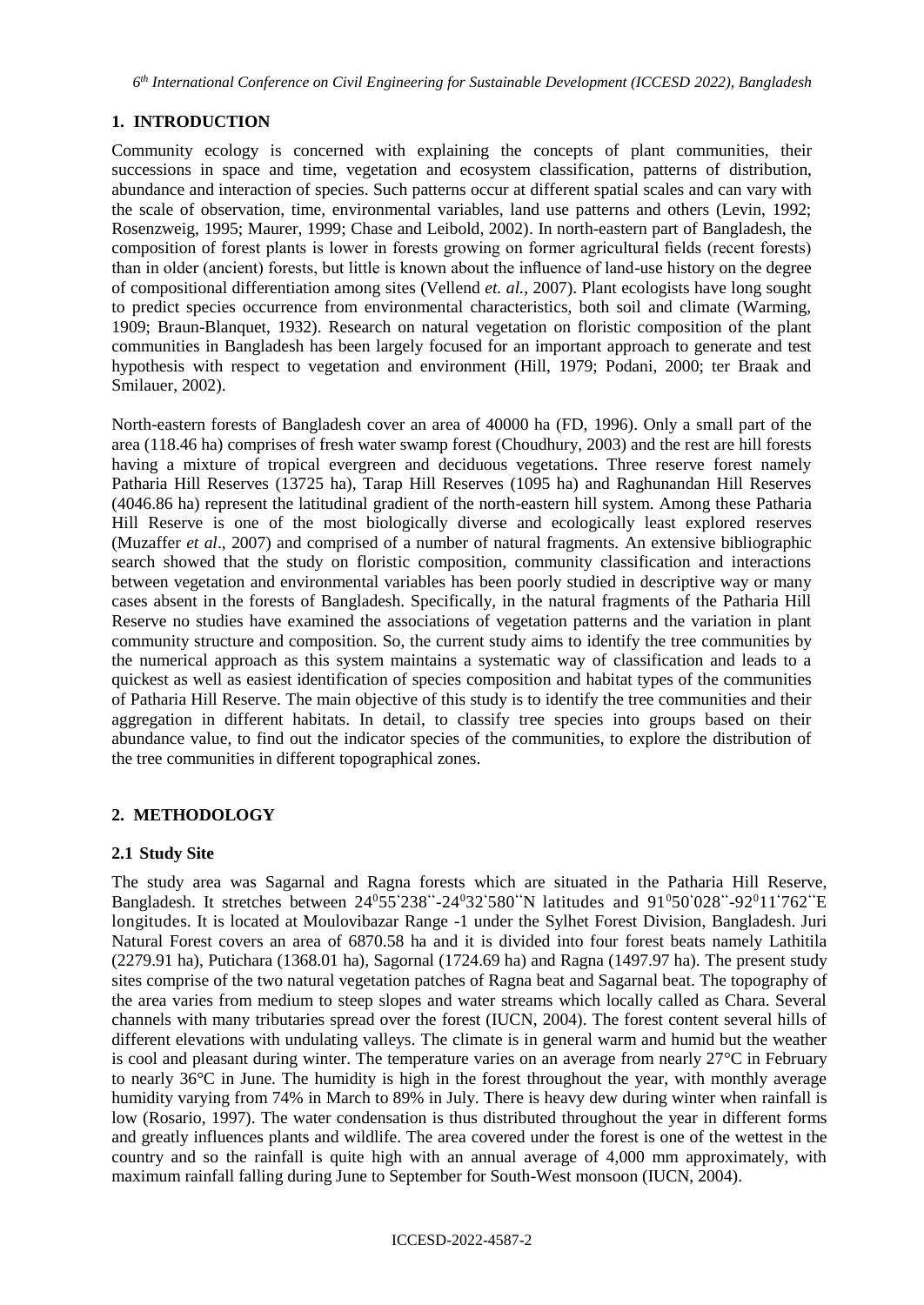# **2.2 Methods**

The fieldwork was conducted in October-December, 2011. During early reconnaissance survey it was documented that tree species are generally aggregated in different habitats. Among the four beats of the Patharia Hill Reserve, Ragna and Sagarnal were chosen in this study as these two forests comprise of natural vegetation patches. In total 60 plots (30 plots from each forest) with a plot size of  $20\times20$  m were selected using arbitrary sampling without preconceived bias (McCune and Grace, 2002) sampling technique to collect vegetation and environmental data. Above 7 cm. d.b.h., all the species were counted as tree species. All the tree species were identified to their appropriate taxa by the local expert knowledge and Encyclopedia of Flora and Fauna of Bangladesh by Asiatic Society of Bangladesh (2009) were used to determine the local and scientific names along with their family and genus. Soil pH, moisture content (%), elevation (m) were measured as environmental data. Data of soil pH and moisture content were taken by the help of digital soil pH and moisture meter, elevation data were collected by the help of hand-held digital GPS (Global Positioning System) machine. Four soil samples from each corner of the plot were picked up with the help of cylindrical soil borer; soil samples of 10cm were extracted. These were pulled together and mixed thoroughly in the field and marked as one sample which used to measure environmental variables. For the identification of the concentration of N, P, K and soil organic matter, soil samples were dried into open air circulated area rather than direct sunlight for a week. Then these soil samples were taken to SRDI (Soil Research Development Institute) to measure P, K, N, and OM.

To determine the communities and to identify the indicator species TWINSPAN (Two-Way Indicator Species Analysis) the widely recognized method using the software WinTWINS 2.3 (Hill, 1979; modified by ter Braak, 1987) has been used. TWINSPAN was applied using default options for minimum group size for division (5); maximum number of indicator species per division (7); pseudospecies cut levels 0, 0.05, 0.1, 0.2. Three levels of division were used. First two indicator species were used to name the respective community.

## **3. RESULT AND DISCUSSION**

## **3.1 Result**

Vegetation survey yielded in total 60 tree species belonging to 29 families and 49 genera. Family Moreceae and genus Artocarpus comprise higher species number in comparison to other families and genera. The relationship between species and sample plots can be easily seen in the results of the TWINSPAN result Figure.1. Summary of the TWINSPAN classification are given in Figure.2. The tree communities of this forest are considered with *Schima wallichii-Glochidion lanceolarium; Artocarpus chama-Palaquium polyanthum; Artocarpus chaplasha; Duabanga grandiflora-Chisicheton cumingianus*; *Jatropha curcas* indicator species (Fig.2). Summary of the communities are presented in Table.1. The community types with their dominant and unique species are given in Table.2.

#### **Community Type A:** *Schima wallichii-Glochidion lanceolarium*

*Schima wallichii-Glochidion lanceolarium* community consists of 12 sample plots with 27 tree species belonging to 15 families and 23 genera. These species mostly occur near the foothill or valley land of the hill. Mean elevation of this community is 34.37 m (with respect to above mean sea level, AMSL). The typical feature of this community indicates that the soil is moderately acidic with a mean pH 5 ( $\pm$ 0.23) and tree density of this community is 216.67 ha<sup>-1</sup>.

## **Community Type B:** *Artocarpus chama-Palaquium polyanthum*

*Artocarpus chama-Palaquium polyanthum* community consists of the highest number sample plots (29), and tree species (35) belonging to 18 families and 33 genera. All the plots of this community mostly occur in the middle slope of the hill and the mean elevation is 40.97 m (with respect to above mean sea level, AMSL). The soil profile of this community indicates that it consists the highest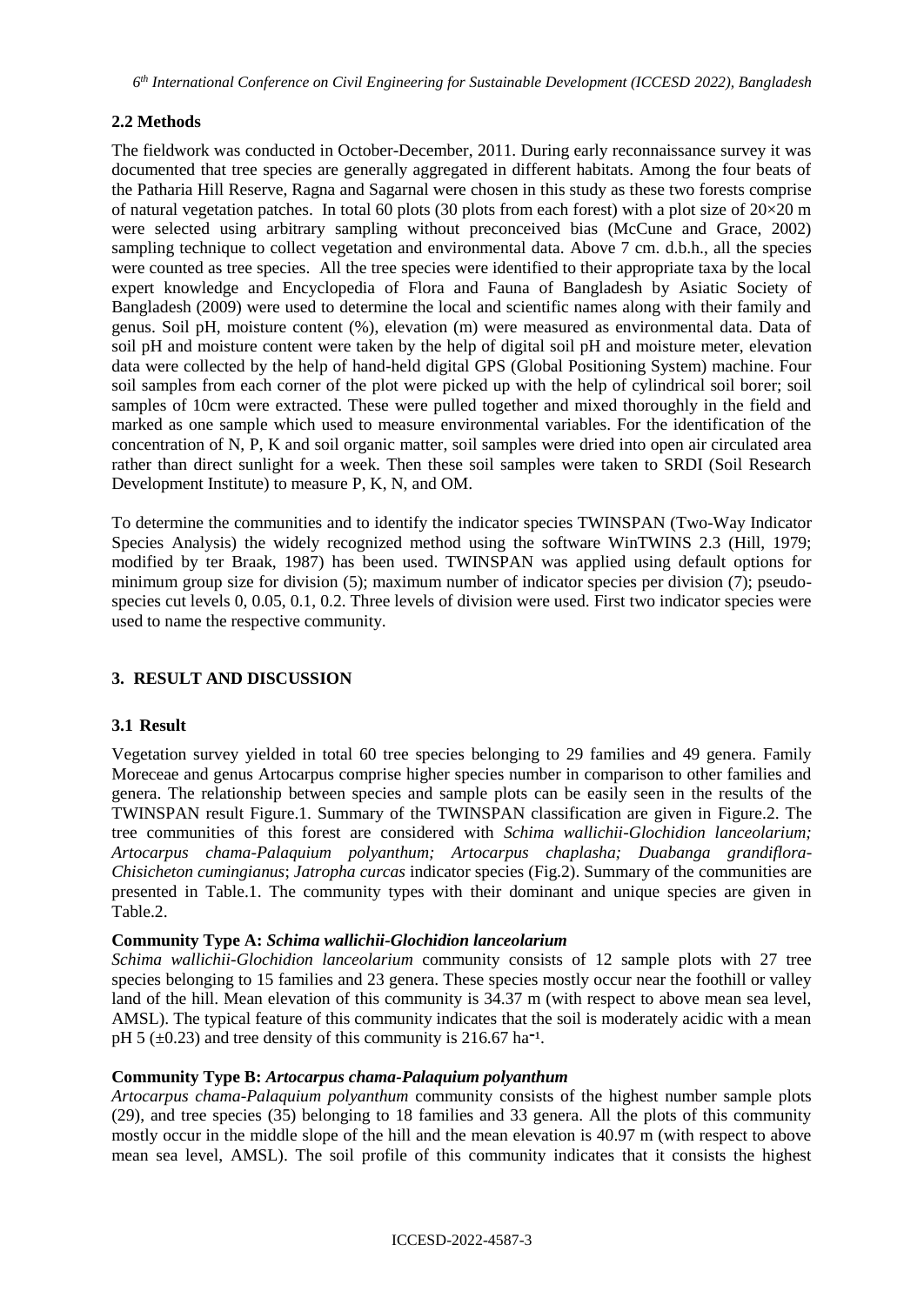amount of N  $(0.104\pm0.06)$  and OM  $(1.99\pm1.15)$  than the other communities. Soil is moderately acidic. Tree density is  $216.37$  ha<sup>-1</sup>. This community also horbors the highest number (9) of unique species.



Figure.1: Two way ordered table of species and sample plots produced by TWINSPAN. Sample unit numbers are arrayed across the top by stacking the digits, species number (with scientific name) are arrayed along the left side. The patterns of zeros and ones below and on the right side indicate successive divisions of sample units and species respectively.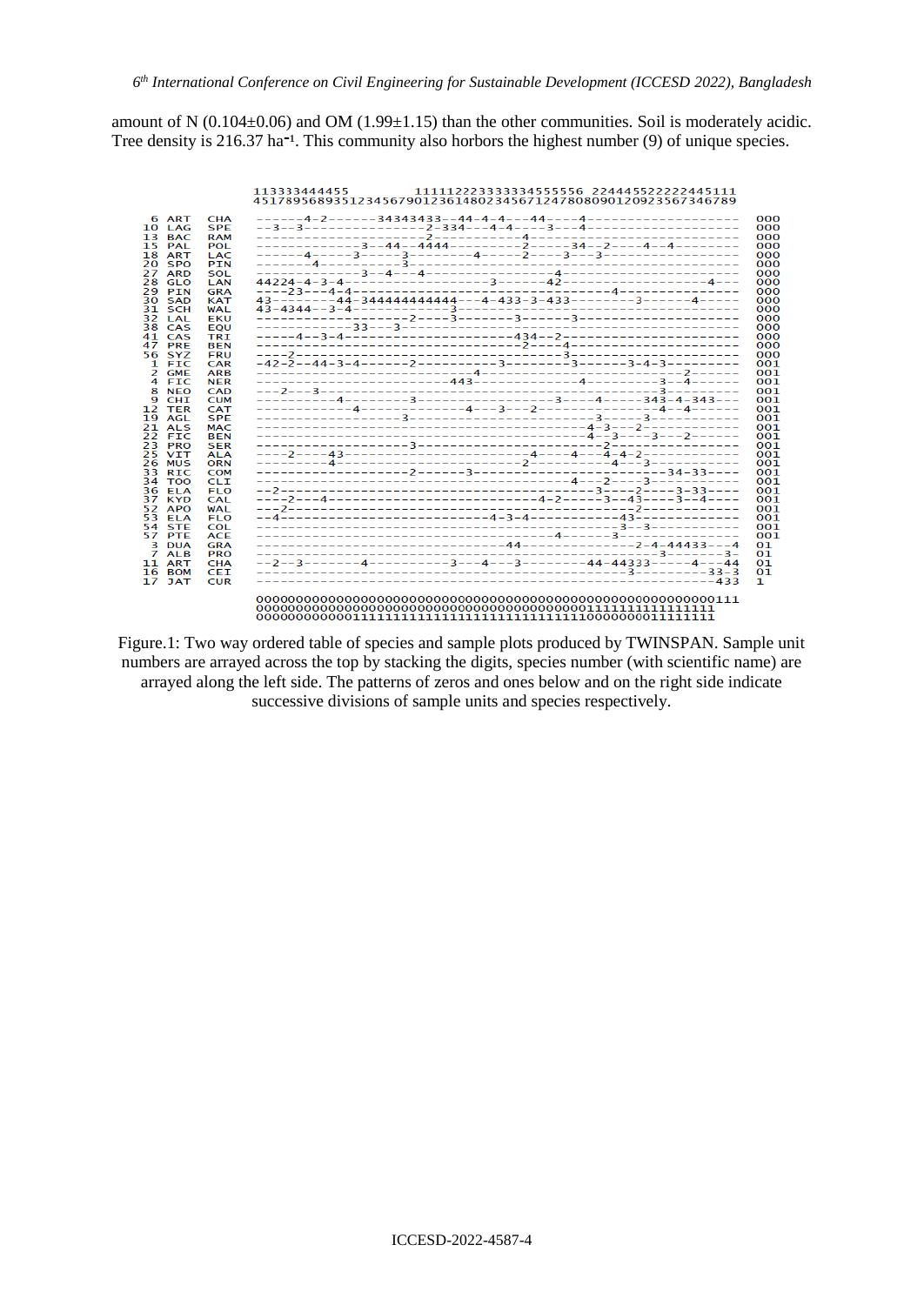

Figure.2: Tree communities identified by TWINSPAN. Sample plots (N), indicator species and respective eigenvalues (λ) of each division are indicated.

## **Community Type C:** *Artocarpus chaplasha*

*Artocarpus chaplasha* community represents 8 sample plots with the number of tree species is 26 which belongs to 17 families and 23 genera. Tree density is the highest among the communities and it is 221.88 ha<sup>-1</sup>. Most of the species of this community occur in the higher slope of the hill and the mean eleviation with standard deviation is (57.75±23.02) . Soil is moderately acidic with the value of pH (4.99±0.29). It shows the lowest MC (37.16±7.93).

#### **Community Type D:** *Duabanga grandiflora-Chisicheton cumingianus*

This community belongs to 8 sample plots with tree species (20) which represents 15 families and 17 genera. Most species occur in moist land of lower slope or near the foothill and it is moderately dense community among the five community gropes. Typical analysis of the soil of this community shows that this community is enrich in  $pH(5.08\pm0.58)$ , MC(50.16 $\pm$ 13.25), and K(2.51 $\pm$ 0.95). These three soil variables show the highest amount of their values among the five communities.

#### **Community Type E:** *Jatropha curcas*

*Jatropha curcas* community has the 3 sample plots with tree species 5 which belong to 5 families and 5 genera. It represents only one unique species and tree density is  $216.67$  ha<sup>-1</sup>. The mean elevation of this community is 105.67 ( $\pm$ 37.61) (with respect to above mean sea level, AMSL). So the species of this community mostly occur in the pick hill area. Typical analysis of the soil shows that this community is enrich in  $P(1.74 \pm 1.71)$  and soil is moderately acidic with pH value 4.93( $\pm$ 0.40).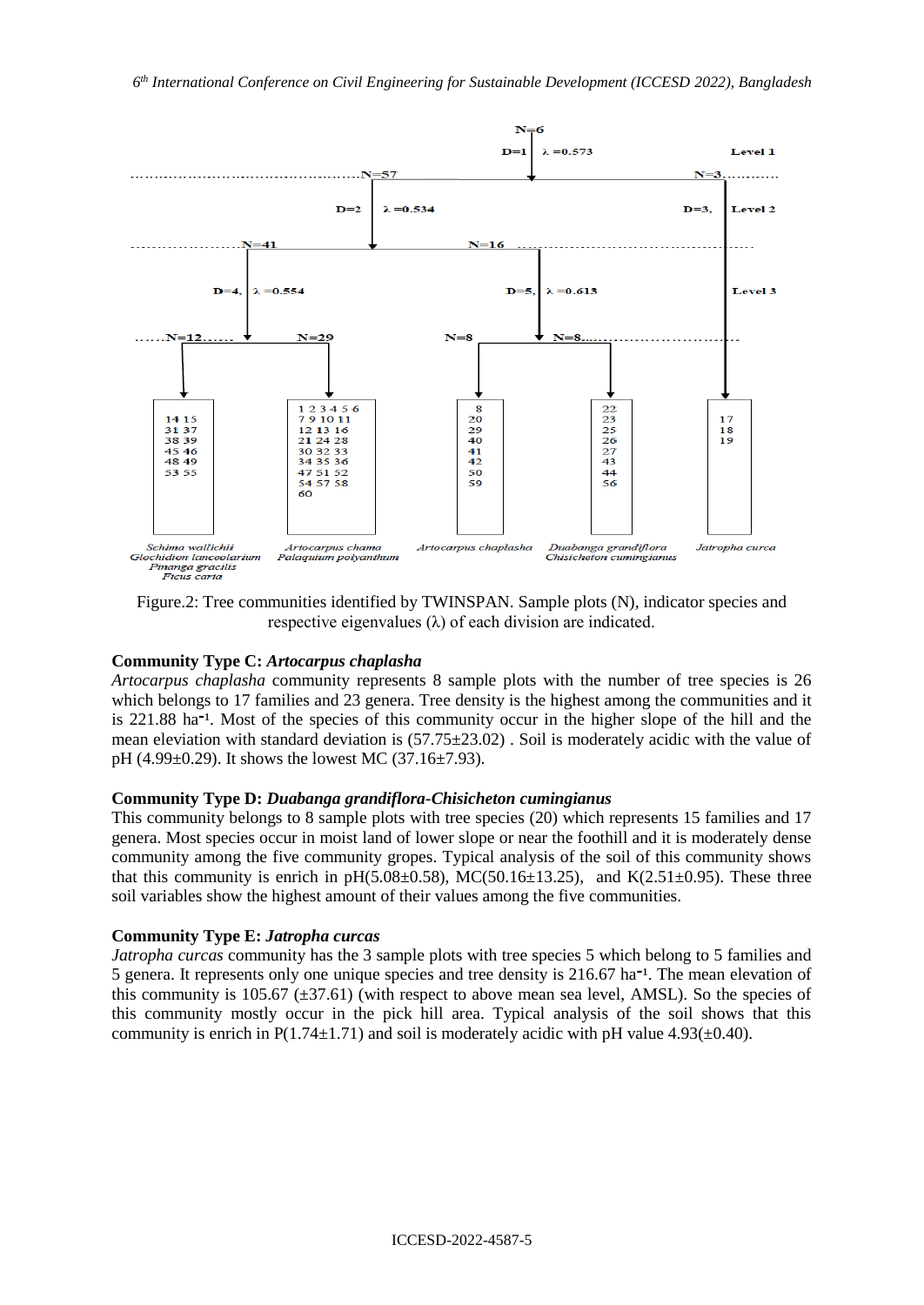*6 th International Conference on Civil Engineering for Sustainable Development (ICCESD 2022), Bangladesh*

| <b>Community types</b>                                   | Schima wallichii-<br><b>Glochidion</b><br>lanceolarium                            | <b>Artocarpus</b><br>chama-Palaquium<br>polyanthum | <b>Artocarpus</b><br>chaplasha | Duabanga<br>grandiflora-<br><b>Chisicheton</b><br>cumingianus | Jatropha curcas    |  |
|----------------------------------------------------------|-----------------------------------------------------------------------------------|----------------------------------------------------|--------------------------------|---------------------------------------------------------------|--------------------|--|
| Indicator species                                        | Schima wallichii<br>Glochidion<br>lanceolarium<br>Pinanga gracilis<br>Ficus caria | Artocarpus chama<br>Palaquium<br>polyanthum        | <b>Artocarpus</b><br>chaplasha | Duabanga<br>grandiflora<br>Chisicheton<br>cumingianus         | Jatropha curcas    |  |
| Plot Num.                                                | 12                                                                                | 29                                                 | 8                              | 8                                                             | $\overline{3}$     |  |
| Habitat                                                  | Valley land                                                                       | Dryer land                                         | Mid hill                       | Moist land                                                    | Hill top           |  |
| No. of species                                           | 27                                                                                | 35                                                 | 26                             | 20                                                            | 5                  |  |
| No. of unique<br>species                                 | 6                                                                                 | 9                                                  | 6                              | 3                                                             | 1                  |  |
| No. of family                                            | 15                                                                                | 18                                                 | 17                             | 15                                                            | 5                  |  |
| No. of genus                                             | 23                                                                                | 33                                                 | 23                             | 17                                                            | $\overline{5}$     |  |
| Density ( $ha^{1-}$ )                                    | 216.67                                                                            | 216.37                                             | 221.88                         | 212.5                                                         | 216.67             |  |
| Mean value of environmental data with standard deviation |                                                                                   |                                                    |                                |                                                               |                    |  |
| Soil pH                                                  | $5.0 \pm 0.23$                                                                    | $4.96 \pm 0.34$                                    | $4.99 \pm 0.29$                | $5.08 \pm 0.58$                                               | $4.93 \pm 0.40$    |  |
| $\mathbf N$                                              | $0.09 \pm 0.035$                                                                  | $0.10 \pm 0.06$                                    | $0.09 \pm 0.064$               | $0.07 \pm 0.055$                                              | $0.08 \pm 0.05$    |  |
| $\overline{P}$                                           | $0.73 \pm 1.25$                                                                   | $1.04 \pm 1.17$                                    | $0.41 \pm 0.65$                | $0.14 \pm 0.025$                                              | $1.74 \pm 1.71$    |  |
| K                                                        | $2.09 \pm 1.035$                                                                  | $1.82{\pm}1.70$                                    | $2.42 \pm 1.35$                | $2.51 \pm 0.95$                                               | $0.68 \pm 0.81$    |  |
| <b>OM</b>                                                | $1.96 \pm 0.73$                                                                   | $1.99 \pm 1.15$                                    | $1.96 \pm 1.32$                | $1.39 \pm 1.12$                                               | $1.61 \pm 0.99$    |  |
| Soil MC (%)                                              | 47.54±14.94                                                                       | 42.03±9.84                                         | 37.16±7.93                     | $50.16 \pm 13.25$                                             | 41.33±11.02        |  |
| Elevation (m)                                            | $34.17 \pm 6.64$                                                                  | $40.97 \pm 16.65$                                  | 57.75±23.02                    | $33.25 \pm 10.95$                                             | $105.67 \pm 37.61$ |  |

Table.1: Summary of community types with their indicator species and environmental conditions.

Table.2: Summary of community types with their dominant and unique species

| <b>Community types</b> | <b>Dominant species</b>       | <b>Unique species</b>                           |
|------------------------|-------------------------------|-------------------------------------------------|
| A: Schima wallichii-   | Schima wallichii (DC.) Korth. | Grewia nervosa (Lour.) Panigr. Sapium baccatum  |
| Glochidion             | Glochidion lanceolarium       | Roxb.                                           |
| lanceolarium           | Roxb.                         | Acronychia pedunculata (L.) Miq.                |
|                        | Ficus caria L.                | Artocarpus heterophyllus Lamk.                  |
|                        |                               | Mangifera indica L.                             |
|                        |                               | Glochidions phaerogynum (Muell.-All) Kurz       |
| <b>B</b> : Artocarpus  | Sadakath*                     | Baccaurea ramiflora Lour. Drimycarpus racemosus |
| chama-Palaquium        | Artocarpus chama Buch.-Ham.   | Hook.                                           |
| polyanthum             | Palaquium polyanthum Engl.    | Ficus semicordata Buch.-Ham Casuarina           |
|                        | Lagerstroemia speciosa (L.)   | equisetifolia Forst.                            |
|                        | Pers.                         | Dillenia indica L.                              |
|                        |                               | Premna benghalensis K. Schum. Aegla mermelos    |
|                        |                               | $(L.)$ Corr.                                    |
|                        |                               | Bauhinia purpurea L.                            |
|                        |                               | lal ekush*                                      |
| C: Artocarpus          | Artocarpus chaplasha Roxb.    | Alstonia macrophylla Wall.                      |
| chaplasha              | Vitex alata Roxb.             | Vallaris solanaceae (Roth) O. Kuntze            |
|                        |                               | Pithecellobium angulatum Benth.                 |
|                        |                               | Calophyllum polyanthum Wall.                    |
|                        |                               | Stereospermum colais Bauch.-Ham.                |
|                        |                               | Flacourtia indica (Burm. f.) Merr.              |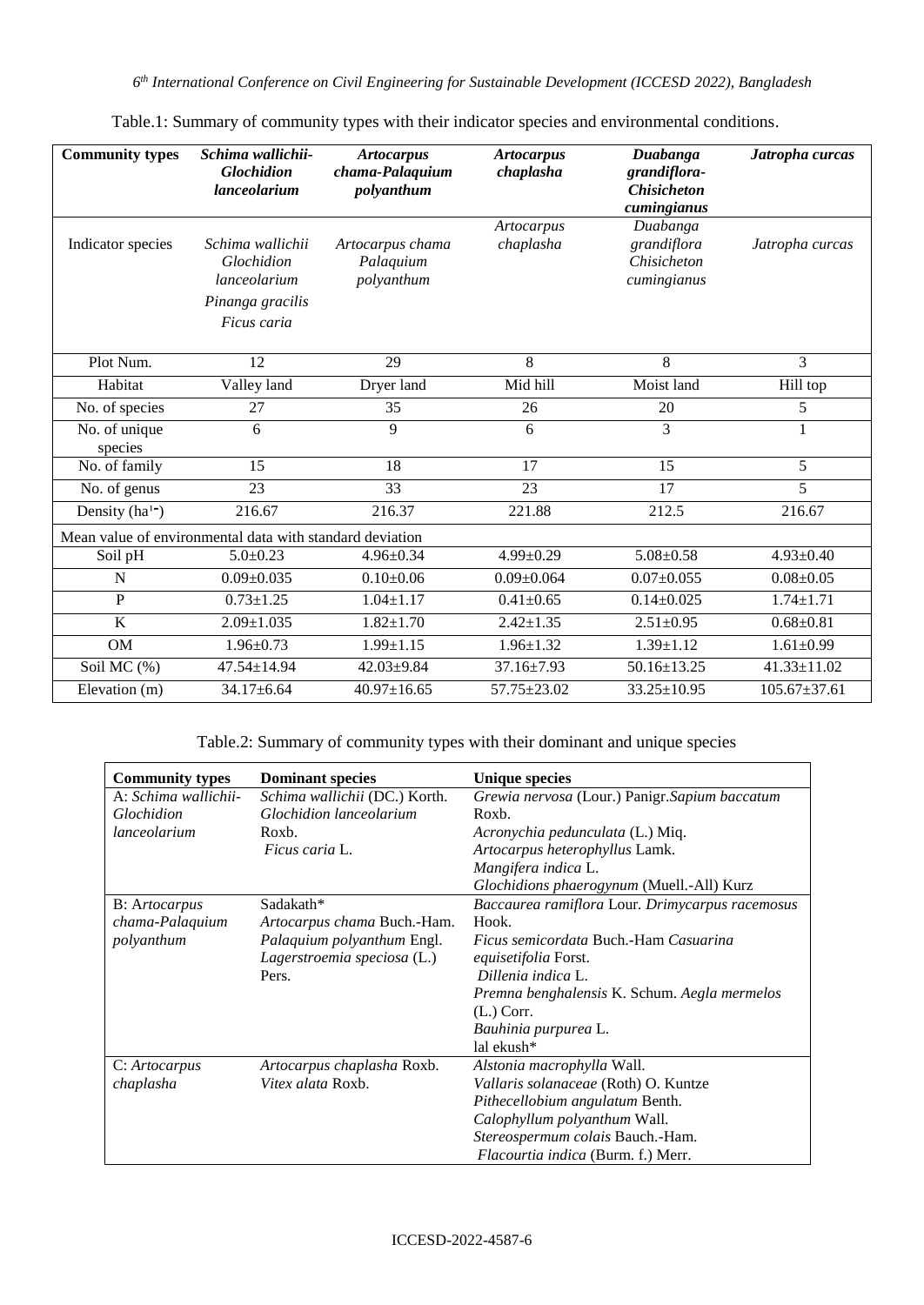| <b>Community types</b> | <b>Dominant species</b>    | <b>Unique species</b>                      |
|------------------------|----------------------------|--------------------------------------------|
| D: Duabanga            | Duabanga grandiflora Roxb. | <i>Ficus virens Ait.</i>                   |
| grandiflora-           | Chisicheton cumingianus    | Vatica lanceaefolia (Roxb.) Blume Michelia |
| Chisicheton            | Harms.                     | oblonga Wall.                              |
| cumingianus            |                            |                                            |
| E: Jatropha curcas     | Jatropha curcas L.         | Jatropha curcas L.                         |
|                        | Artocarpus chaplasha Roxb. |                                            |

\*unidentified species

# **3.2 DISCUSSION**

In tropical region of Bangladesh, several studies have documented that, Patharia Hill Reserve as the tropical forest region also show the high degree of variability in tree species composition which is strictly influenced by the variation of environmental gradients in different parts of the forest (IUCN, 2004; Uddin and Hassan, 2011). In this study, the community types were defined for the Natural Forest of Patharia Hill Reserve. Five plant community types were generated after application of Two Way Indicator Species Analysis (TWINSPAN) to the cover estimates of 60 species in 60 plots. In the first division of TWINSPAN analysis, 60 quadrates have divided to two clusters that the left direction exists 57 quadrates and exists no indicator species. In right direction there exist 3 quadrates with *Jatropha curcas* indicator species. In level 2, 57 quadrates have divided into two (41 and 16). And in level 3, 41 quadrates divided into two (12 and 29) and 16 quadrates also divided into two (8 and 8) with their representive indicator species. Finally, five plant community types were identified after the application of TWINSPAN program which represented the tree species within these communities show topographical preference to co-exist. The community types are named after the characterizing species as follows: (1) *Schima wallichii-Glochidion lanceolarium,* (2) *Artocarpus chama-Palaquium polyanthum*, (3) *Artocarpus chaplasha,* (4) *Duabanga grandiflora-Chisicheton cumingianus,* (5) *Jatropha curcas. Schima wallichii-Glochidion lanceolarium* community prefers valley land and remains wet in the year round. In this community there are four indicator species- *Schima wallichii, Glochidion lanceolarium, Pinanga gracilis, Ficus caria* and also have six unique species- *Grewia nervosa, Sapium baccatum, Acronychia pedunculata* etc. *Artocarpus chama-Palaquium polyanthum* community has two indicator species whose names are used for naming this community. Sadakath and *Artcarpus chama* are the highly dominant species of this community which survive in the dryer land of the forest. This community also belongs to the highest number of the family, genera and unique species. *Artocarpus chaplasha* community has the only one characteristic species names *Artocarpus chaplasha*. The habitat of this community is in the mid hill of the forest. Some unique species of this community are *Alstonia macrophylla* Wall., *Vallaris solanaceae, Pithecellobium angulatum* etc. *Duabanga grandiflora-Chisicheton cumingianus* community survives in moist land as their habitat is in the low land. Water loving species are grown in this community as they can easily absorb the moister from the soil. *Ficus virens* Ait.*, Vatica lanceaefolia, Michelia oblonga* Wall. are the unique species of this community. *Jatropha curcas* is the last community type among the five communities. The habitat of this characteristic species is in the top hill of the forest as the species of this community survive in high elevation of the hill. *Jatropha curcas L. and Artocarpus chaplasha* are the dominant species and *Jatropha curcas L*. is only one unique species of this community.

## **Implications for conservation**

Plant communities are the assemblages of plant species showing different habitat variation along with their environmental variables. So to determine the pattern of the habitat of plant community, classification is needed and this classification is an important tool for the conservation because it is not possible to conserve all the individuals of the whole forest area but it will be more easy to conserve the species if all species are classified into different communities depend on their habitat type, environmental gradients as like soil pH, moisture content etc. In this study five plant communities are found which represent most of the species and their habitat types of the Patharia Hill Reserve Forest. For each community there has some indicator species which represent the probability of occurrence of the species. All the five communities have some unique species which are found only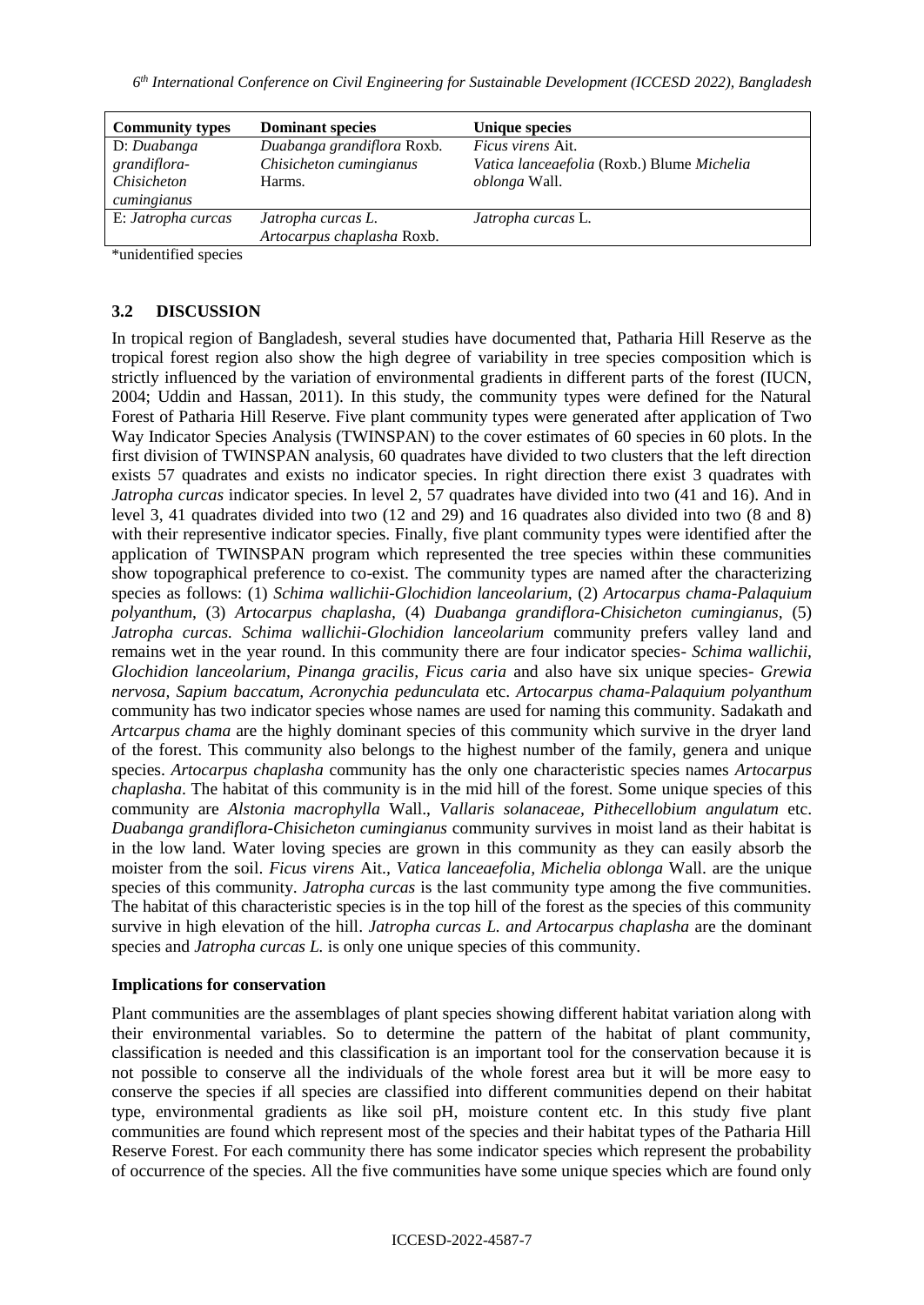in their specific community. In Bangladesh forests are now under threat not only for the anthropogenic pressure but also for the climate change. So conserving the remaining vegetations has become forefront. The knowledge of successful conservation is required which can facilitate in the decision making for the conservation of the forest. Distribution of the tree communities presented in this study can help to make the proper vegetation monitoring and to assess the site qualities for the species occurrence. It also provides technique for ranking tree communities with respect to their importance in conservation management planning and to develop the habitat maps and habitat suitability indices which in future will help to identify the change of land use pattern and the effect of climate change. However, further research is required to provide a meaningful integration of the environmental factors and ecosystem processes effecting the distribution and abundance of tree species in the natural forest of Patharia Hill Reserve.

#### **4. CONCLUSIONS**

Patharia Hill Reserve Forest represents the high structural complexity and it also seeks high degree of conservation technique. The floristic composition is quite good and helps to create significantly distinct groups. TWINSPAN analysis of this study identified five communities namely (1) *Schima wallichii-Glochidion lanceolarium,* (2) *Artocarpus chama-Palaquium polyanthum,* (3) *Artocarpus chaplasha,* (4) *Duabanga grandiflora-Chisicheton cumingianus*, (5) *Jatropha curcas* with 60 tree species where *Artocarpus chama-Palaquium polyanthum* community has the highest number of plots, family genera and unique species. In indicator species analysis *Schima wallichii, Glochidion lanceolarium* etc. was found to be the indicator species of valley land with moderate pH, *Artocarpus chama* and *Palaquium polyanthum* are the indicator species of the dry land with moderate slopes. *Artocarpus chaplasha* is the only one indicator species of community type C which indicates that the species of this community occur in the mid hill with dry soil or low moisture content. *Duabanga grandiflora* and *Chisicheton cumingianus* are the indicator species of the moist land with low elevation and *Jatropha curcas* is the only one indicator species of the top hill with moderate soil pH and moisture content. These indicator species of five communities represent the species distribution and the habitat pattern for each community uniquely. And five communities have some unique species which are not found without their each specific community. So understanding the community classification is needed for successful ecological restoration and conservation activities. Though the vegetation of forest of Bangladesh is under threat, this study can be helpful for conservation of the remaining natural patches of the Patharia Hill Reserve forest by proper monitoring, mapping, assessing site qualities and in decision making of the management plan.

#### **REFERENCES**

- Ahmed, N., 1970. Working plan for the forests of the Sylhet division for the period (1963-64 to 1982- 83), Working plan division 2, CTG. E. P. Dacca, East Pakistan Govt. Press, pp. 1-22.
- Braun-Blanquet, J., 1932. Plant Sociology: The Study of Plant Communities. McGraw-Hill Book Company, NewYork and London.
- Chase, J.M. and Leibold, M.A., 2002. Spatial scale dictates the productivity–biodiversity relationship. Nature, P. 416, 427–430.
- Choudhury, J.K., 2003. Biodiversity of Ratargul Swamp Forest, Sylhet, Bangladesh pen Journal, Vol. 2. pp. 501-549
- FD (Forest Division), 1996. Sylhet Forest Division- at a glance. Forest Department, Government of the People's Republic of Bangladesh.
- Golam, S.A.K.M. and Araki, H., 2010. Monotypic taxa, their taxonomic implications and conservation needs in Bangladesh. International Conference on Environmental Aspects of Bangladesh.
- Gabriel, H.W. and Talbot, S.S., 1984. Glossary of landscape and vegetation ecology for Alaska. Alaska Technical Report 10. Bureau of Land Management, U.S. Department of the Interior, Washington, D.C.
- Hassan, M.M., 1994. Forest soils of Bangladesh. Journal of Science 23(2). pp. 1-11